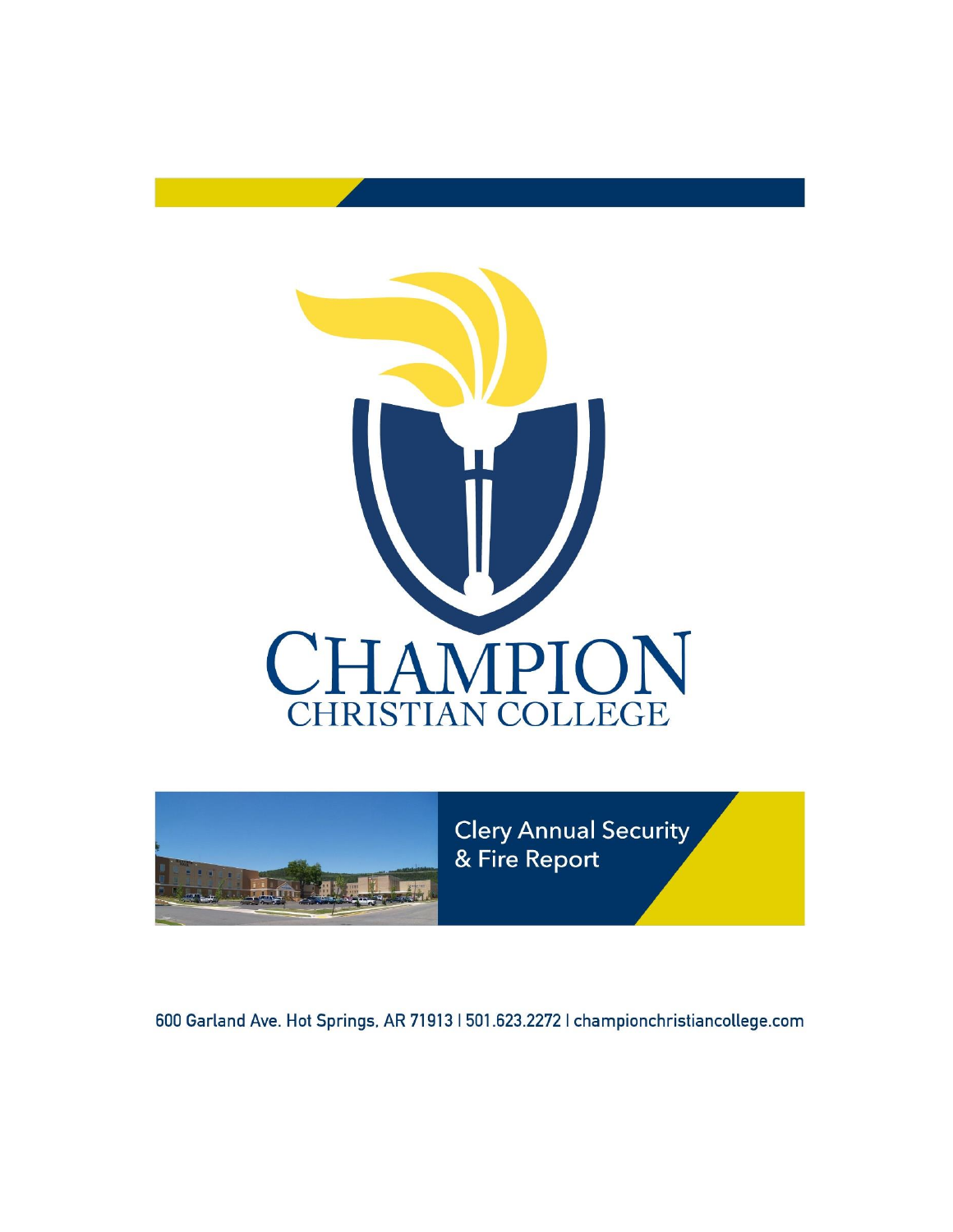# *Clery Annual Security & Fire Safety Report*

# **2018**

*Prepared by the VP of Student Services Clery Annual Security & Fire Safety Report* 

# **VP's Welcome**

**O**n behalf of Champion Christian College, I would like to extend to you our greetings. The safety and well-being of our students, staff, faculty, and visitors are our top priority. Each year, we publish this guide to provide you with essential information regarding the college's police and public safety services, programs, and policies as well as statistics about the occurrence of crime on and around our campus. Along with the support of other departments, the men and women of the Hot Springs Police Department (HSPD) are dedicated to maintaining a safe and pleasant environment to live, work, and learn. A truly safe campus, however, can only be achieved through the cooperation of all students, faculty and, staff. This police-citizen partnership is vital to our overall community policing philosophy.

This publication is but a small part of our effort to keep our campus community informed. We encourage you to review it carefully and, in particular, the crime prevention tips that we have included. Personal safety is a responsibility of each and every one of us and we very much need your assistance to help keep our campus a safe environment. The HSPD is committed to providing the highest level of professional law enforcement and public safety services possible to our community. Your feedback will assist us in ensuring that this level of service is consistently attained. Your comments and suggestions are always welcome. Please contact me or any member of our staff, listed below, if we can be of service to you. You may contact us at (501) 623-2272 With friends, and reporting suspicious behaviors to appropriate staff, we can work together to promote a safe environment, and make your stay an enjoyable one.

Stephen Sellers *VP of Student Services*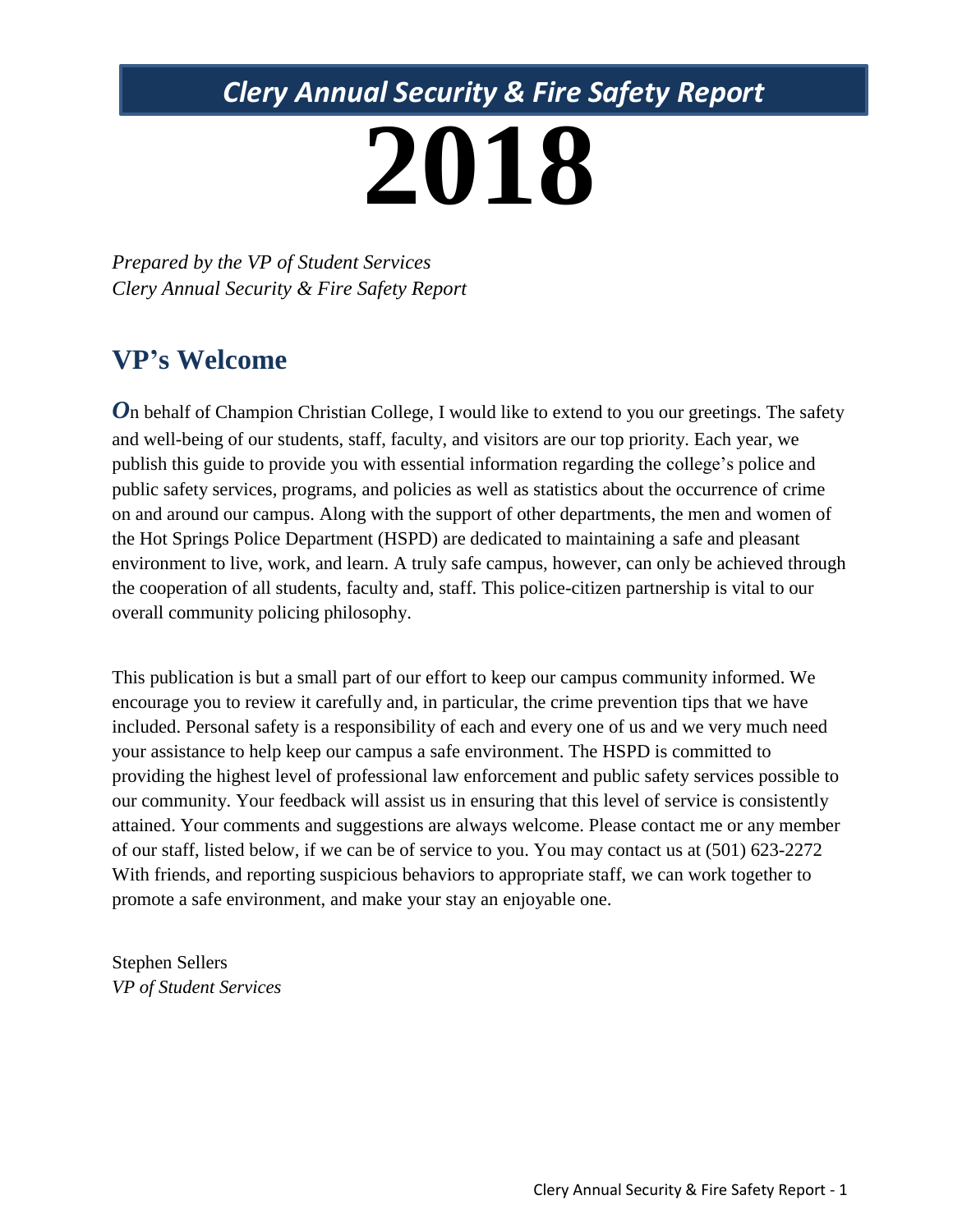#### **Table of Contents**

| APPENDIX Clery Act Definitions of Reportable Crimes per the Uniform Crime Reporting |
|-------------------------------------------------------------------------------------|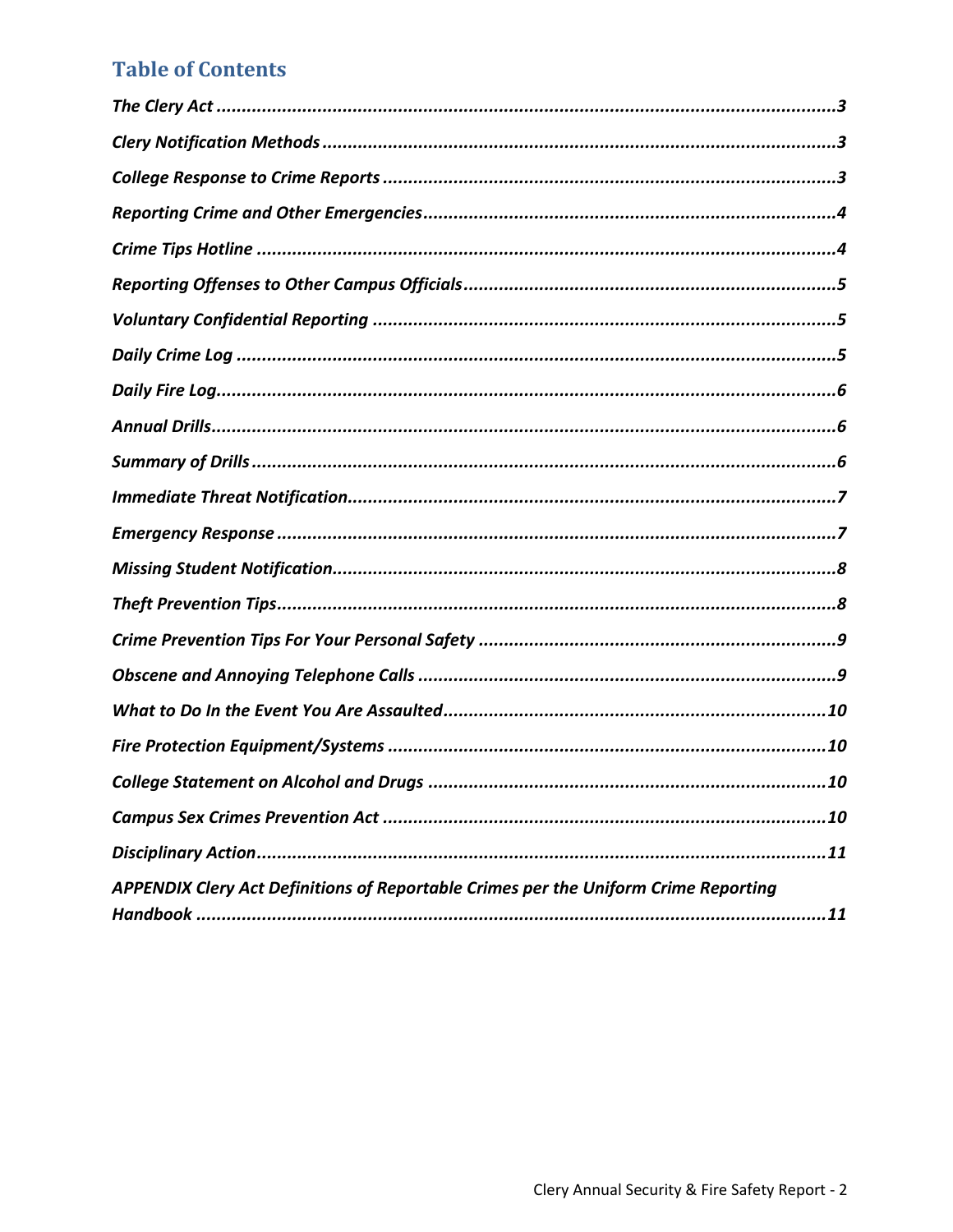#### <span id="page-3-0"></span>The Clery Act

The Jeanne Clery Disclosure of Campus Security Policy and Campus Crime Statistics Act, more commonly known as the Clery Act, requires institutions of higher education to distribute to all current and prospective students and employees two types of information: (1) Descriptions of policies related to campus security, and (2) Statistics concerning specific types of crimes. Amendments enacted in 1998 renamed Title II, which is now known as the "Jeanne Clery Disclosure of Campus Security Policy and Campus Crime Statistics Act". The amendments require the disclosure of crimes that are reported to police and campus officials other than police, along with a breakdown of locations of criminal activity to be specified as on-campus, noncampus, residence hall, or public property.

#### <span id="page-3-1"></span>Clery Notification Methods

The *Clery Annual Security Report* is prepared and distributed through the Champion Christian College website and is the college's "student right to know" report. It is also covered during orientation procedures and a freshman seminar course for all incoming freshman.

#### <span id="page-3-2"></span>College Response to Crime Reports

Clery Annual Security & Fire Safety Report - 3 When a serious incident occurs that causes an immediate threat to the campus, the first responders to the scene are will most likely be the Hot Springs Police Department, CCC College Administrators, the Garland County Sheriff's Department, and the AR State Police. These departments typically work together to manage the incident. Depending on the nature of the incident, other CCC departments and local agencies could also be involved in responding to the incident. The first priority when an emergency occurs is employee, student and guest safety as well as emergency response, and their second priority is disaster recovery and business continuity. This plan encourages the development of high levels of resilience where required and the wise use of resources to assure that when an emergency. The continuity plan allows CCC's normal functions continue and, in the case of a major emergency, CCC's mission and essential functions are restored as soon as possible followed by restoration of all College functions. CCC is in the process of implementing the emergency alert system. The system uses telephones, cell phones,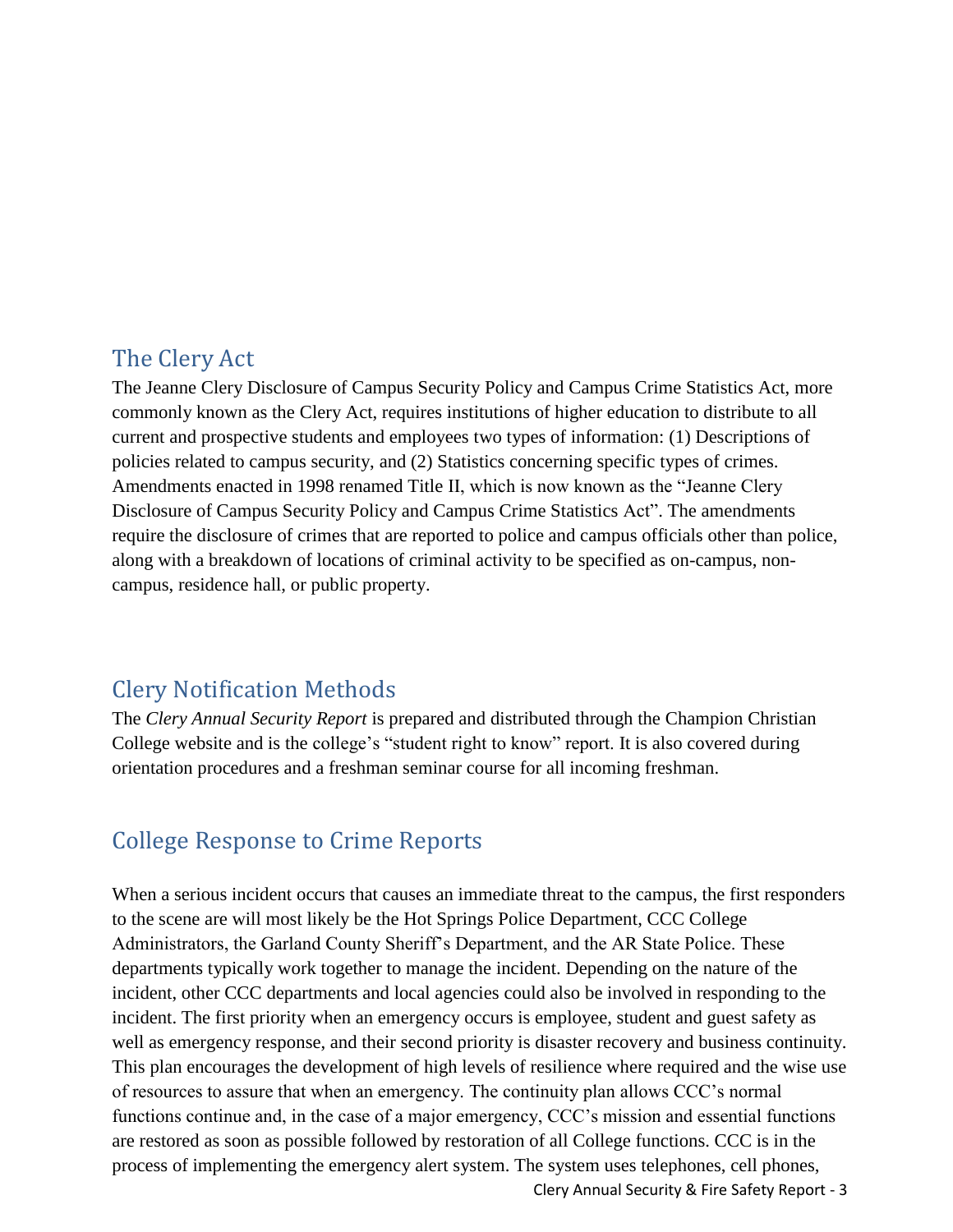text, Facebook, Twitter, and e-mail to notify students, faculty and staff of emergency situations. Students will receive alerts automatically only if they are enrolled at CCC. CCC has developed an emergency response and evacuation procedure and if a violent crime or any other incident that poses an ongoing danger to the College community occurs, efforts will be made to report the information immediately to appropriated administrators, employees, currently enrolled students, and visitors. An evacuation drill is coordinated each semester for Hancock Hall, the residential facility. Emergency response and evacuation procedures are tested at least twice each year. Through these evacuation procedures, students learn the locations of the emergency exits in the buildings, receive guidance about the directional route they should take to exit the building. The purpose of these evacuation drills is to prepare building occupants for an organized evacuation in case of a fire or other emergency. These drills are used as a way to educate and train occupants on fire-safety issues specific to their building. During the drill occupants "practice" drill procedures and familiarize themselves with the location of exits and the sound of the fire alarm. The process also provides the College with an opportunity to test the operation of fire alarm systems. Reports are prepared and stating if the drill was announced or unannounced, if deficient equipment was identified so that repairs can be made and if there are recommendations for procedural and emergency response time improvements.

## <span id="page-4-0"></span>Reporting Crime and Other Emergencies

On campus general assistance can be obtained by calling (501) 623-2272 ext. 310. Contact information for the Hot Springs Police Department is located in the College Emergency Plan located on the college website. HSPD will respond as quickly as possible to any request for assistance, whether it is an emergency or not. Response time is based on current activity and the severity of the call. Crimes in progress, traffic accidents, and medical assists have a higher priority than other types of calls. It cannot be stated enough how important it is to promptly and accurately report crime, no matter where it occurs. If a crime is not promptly reported, evidence can be lost and/or a suspect could elude arrest. If a crime is not accurately reported, leads could be missed, and an investigation could head the wrong direction. If you see a crime or emergency, promptly report it to HSPD and answer questions as accurately as you can. The investigation can only be as good as the information received. If you have knowledge of criminal activity or other emergencies, or if you are the victim of such, please contact HSPD or any campus official. Additionally, it is imperative that Champion community members who become aware of a crime or other safety hazard to immediately report such to the Hot Springs Police Department for the purpose of a timely warning notice being made if necessary and for inclusion in annual crime statistics disclosures.

# <span id="page-4-1"></span>Crime Tips Hotline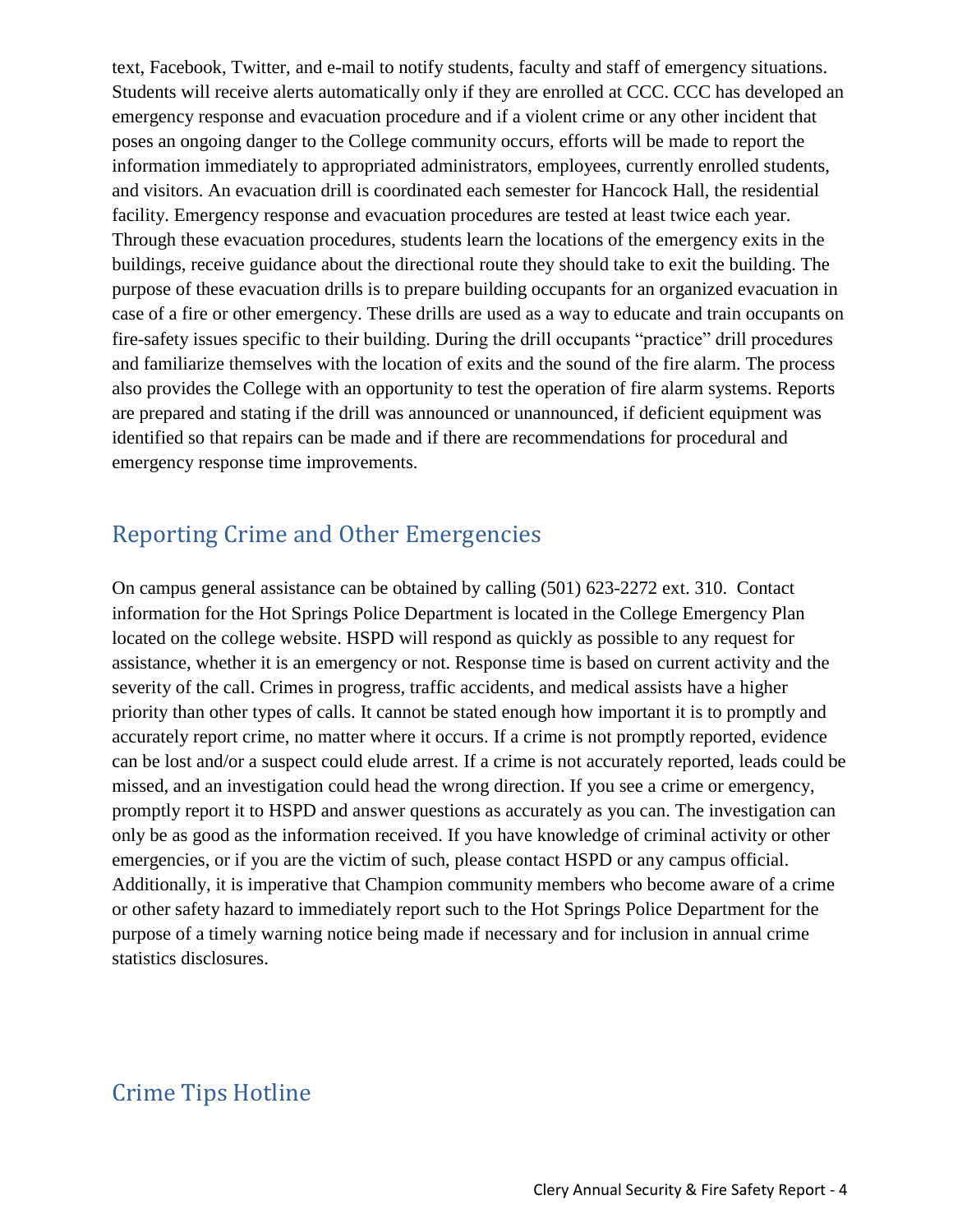Members of the Champion community who wish to anonymously report a crime may do so by calling and leaving a message with Hot Springs Police Department at (501) 321 6789. Crime tips may also be submitted by email to [stephen.sellers@championchristiancollege.com.](mailto:stephen.sellers@championchristiancollege.com) To report a crime in progress or an emergency please, call the Hot Springs Police Department immediately by dialing Call 911 – FOR AMBULANCE, FIRE, OR CRIME IN PROGRESS.

# <span id="page-5-0"></span>Reporting Offenses to Other Campus Officials

Victims of crime are encouraged to report the incident immediately to the Hot Springs Police Department. Victims of crimes are to report the incident immediately to the Hot Springs Police Department. Other campus offices/administrators to which offenses may be reported include:

- VP of Student Services– Mr. Stephen Sellers (501) 623-2272 ext. 310
- Executive Vice President Dr. Shane Robertson (501) 623-2272 ext. 227
- Office of the President  $(501)$  623-2272 ext. 110

# <span id="page-5-1"></span>Voluntary Confidential Reporting

If you are the victim of a crime and do not want to pursue action within the college system or the criminal justice system, you may still want to consider making a confidential report. With your permission, the Chief or a designee of Hot Springs Police Department can file a report on the details of the incident without revealing your identity. The purpose of a confidential report is to comply with your wish to keep the matter confidential, while taking steps to ensure the future safety of yourself and others. With such information, the university can keep an accurate record of the number of incidents involving students, employees and visitors; determine where there is a pattern of crime with regard to a particular location, method, or assailant; and alert the campus community to potential danger. While there are no policies in place concerning confidential reports of offense, reports field in this manner are counted and disclosed in the annual crime statistics for the institution as required by the Clery Act.

# <span id="page-5-2"></span>Daily Crime Log

*SCPD. The log includes the nature of the crime, the date reported, the date and time of occurrence, the general location of the crime*

| <b>Date</b> | <b>Time</b> | <b>Location</b> | <b>Notified Party</b> | <b>Disposition of</b><br>the Complaint |
|-------------|-------------|-----------------|-----------------------|----------------------------------------|
| N/A         | N/A         | N,<br>'A        | N/                    | N/A                                    |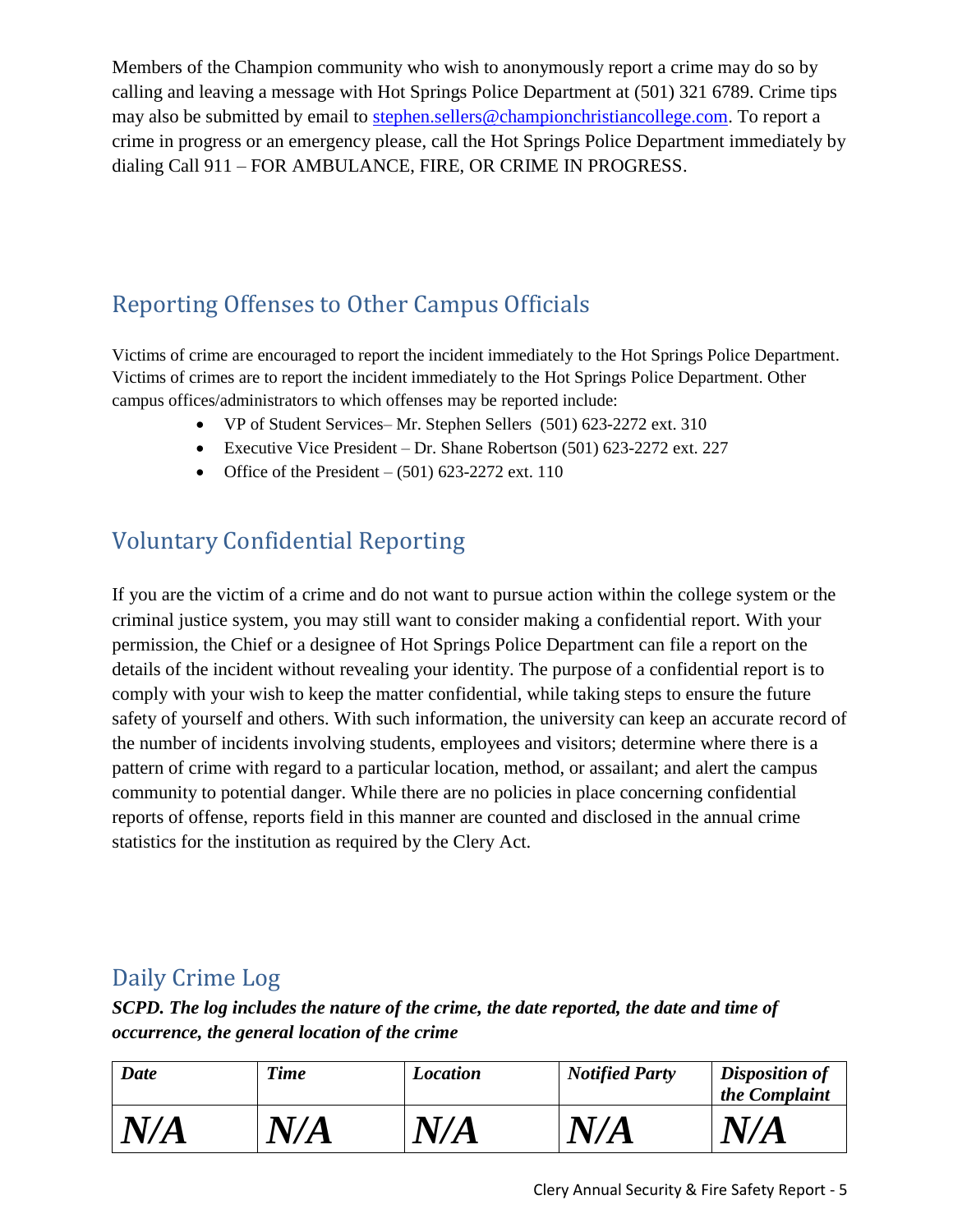# <span id="page-6-0"></span>Daily Fire Log

*A public log, as required by the Clery Act, is maintained at the VP of Student Service that summarizes reported fires that have occurred on campus or on property owned or controlled by the college. The log includes the nature of the fire, the date and time the fire occurred, and the general location of the fire.*

| <b>Date</b> | <b>Time</b> | <b>Location</b> | <b>Last Name</b> | <b>Critique</b> |
|-------------|-------------|-----------------|------------------|-----------------|
| N/A         | N/A         | N/A             | N/A              | N/A             |
|             |             |                 |                  |                 |

#### <span id="page-6-1"></span>Annual Drills

.

| <b>Date</b> | <b>Time</b> | <b>Location</b>                      | <b>Last Name</b> | <b>Critique</b>                                                                                                                                 |
|-------------|-------------|--------------------------------------|------------------|-------------------------------------------------------------------------------------------------------------------------------------------------|
| 2/19/19     | 11:00 p.m.  | <b>Champion</b><br><b>Dormitory</b>  | <b>Sellers</b>   | <b>Students slow</b><br>to exit<br>building; no<br>urgency; dorm<br>supervisors<br>slow to<br><i>instruct</i><br>students to<br>leave building. |
| 4/11/19     | 10:00 a.m.  | <b>Champion</b><br><b>Classrooms</b> | <b>Sellers</b>   | Students,<br>faculty, and<br>staff are slow<br>to respond;<br>need<br>barricades or<br>locks on<br>classrooms.                                  |

#### <span id="page-6-2"></span>Summary of Drills

Clery Annual Security & Fire Safety Report - 6 To summarize the results of all drills conducted by Champion Christian College, the students, staff, and faculty were slow to respond and/or exit the building. Champion Christian College is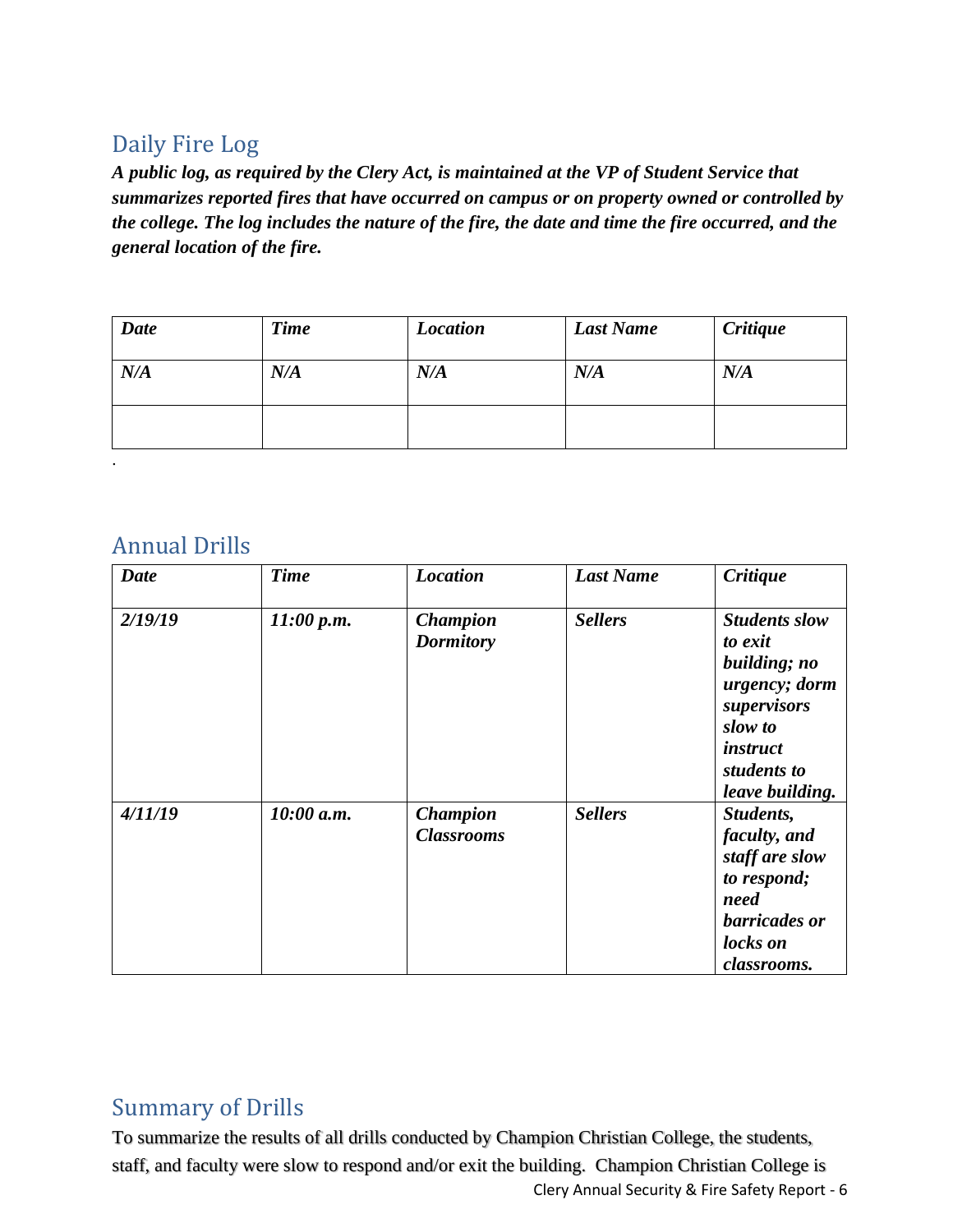seeking to enhance the safety of the classrooms by investing in barricades and/or locks for each classroom door. Champion Christian College is also seeking to enhance the student's awareness of procedures by incorporating more education and hands on learning through orientation and a freshman seminar.

#### <span id="page-7-0"></span>Immediate Threat Notification

If there is a report of an emergency or dangerous situation that poses an immediate threat to the health or safety of some or all member of the College community, college officials will, without delay and with taking into account the safety of the community, determine the validity of the report and will initiate the alert by use of some or all the systems used to communicate the threat to the campus community, or to the appropriate segment of the community if the threat is limited to a particular building or segment of the population. Some or all of the methods of communicating may be activated in the event of an immediate threat to the CCC campus community. The College will also post updates during a critical incident on the College's home page. Law enforcement has the responsibility of responding to, and summoning the necessary resources to mitigate, investigate, and document any situation that may cause a pose a threat to the community. Federal law requires institutions the community that may be affected.

#### <span id="page-7-1"></span>Emergency Response

Champion Christian College recognizes the need to be prepared for emergency situations. An emergency Champion Christian College's Emergency Response includes information about Emergency Guidelines; emergency procedures; proactive initiatives; shelter in place and evacuation guidelines; and local and contingency planning. The College conducts emergency response exercises each year. These tests are designed to assess and evaluate the emergency plans and capabilities of the institution. CCC's Emergency Preparedness Plan includes the following steps:

1. In cases when the Emergency Preparedness Plan is enacted, students and personnel in the residence hall should proceed to the east end of the student parking lot and students in a Champion Hall or office should out the west door beyond the circle drive parking area.

2. During an evacuation, the evacuation coordinator will oversee all options and make all critical decision regarding life, safety, and property and determining if the incident is serious enough to invoke the College's emergency response plan.

3. The building liaisons are responsible for maintaining a roster of people with offices in the building and conducting a roll call at designated assembly areas. If a person is known to be or possibly may still be in the building, the building liaison will immediately notify the evacuation coordinator for assistance in vacating personnel or students from the building.

Clery Annual Security & Fire Safety Report - 7 4. At the beginning of each semester, faculty and instructors will inform students of the designated assembly area for the building. In the event of invoking the Emergency Preparedness Plan, the faculty, administrator, and/or staff member will conduct a roll call at the designated assembly area. If any person is known to be or possibly may still be in the building liaison will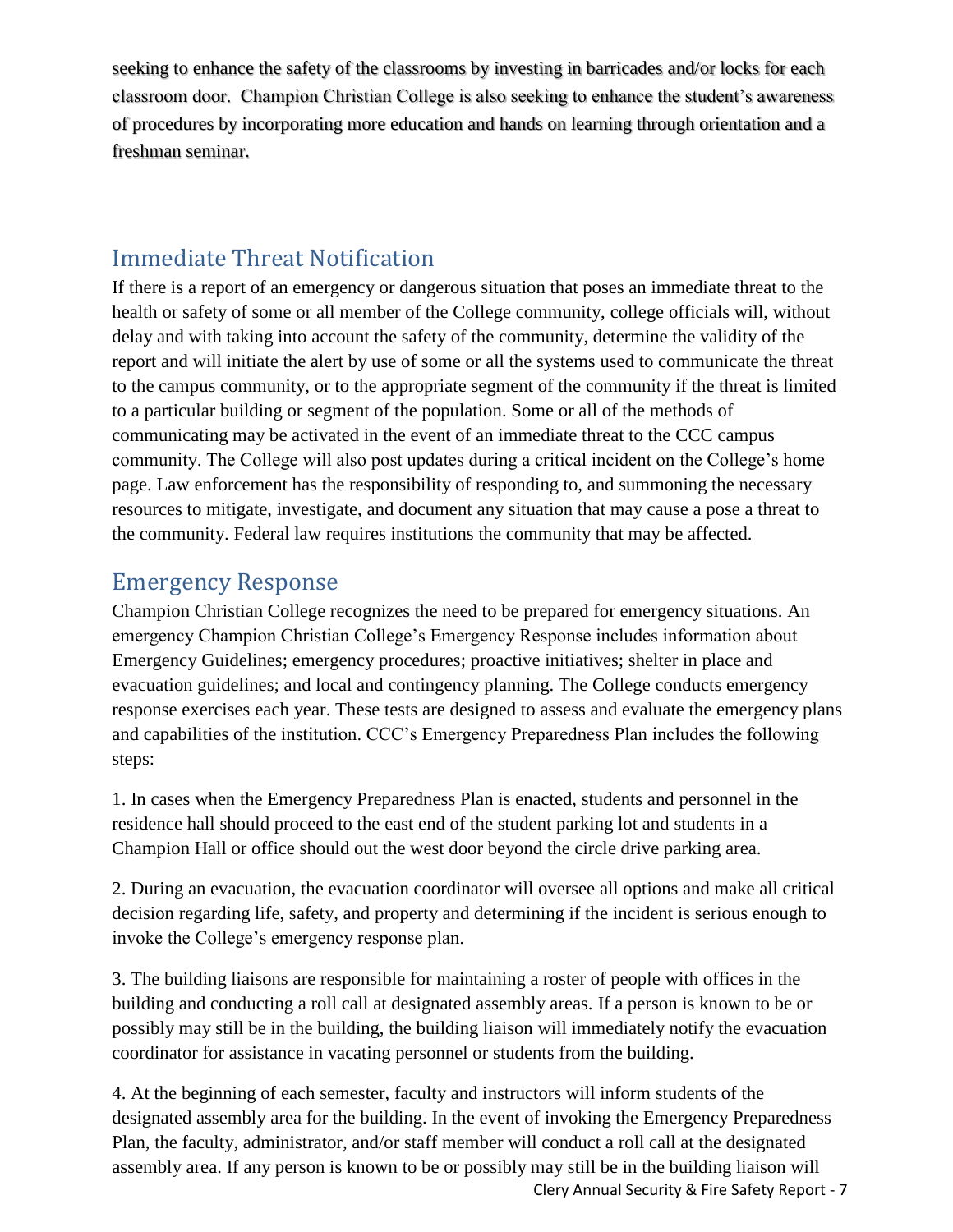immediately notify the evacuation coordinator for assistance in vacating personnel or students from the building.

5. A College designee is responsible for greeting and directing municipal or contract responders to emergency locations and restricting access to unauthorized individuals.

6. If the situation warrants media coverage, the College President or his/her designee will coordinate all press releases and establish a press area away from the site.

7. The Maintenance and Facilities Manager is responsible for assessing the impact on utilities and shutting down utilities a necessary.

8. College administration is responsible for dispatching emergency medical response team as necessary in medical situations.

9. Once outside The building, all occupants should proceed to the designated assembly areas for a roll call. These areas should be 25 feet away from the building and should leave access for emergency personnel to enter the building.

# <span id="page-8-0"></span>Missing Student Notification

Section 485(j), Missing Persons Procedures, of the Higher Education Opportunity Act – 2008 requires all institutions of Higher Education that participate in any Title IV program and provide on-campus housing to students to establish both a Missing Person Notification Policy and Official Notification procedures for handling missing persons that apply to mission student reports of students who reside on-campus.

The missing person notification policy must:

1. Notify all students who reside in on-campus housing that they have the option to designate another individual as a contact who will be contacted by the institution no later than 24 hours after the student is determined to be mission and how to register confidential information about the designated contact.

2. Advise all emancipated student (students who have not reached their 18th birthday at the time they are reported mission), who reside on campus that, in the event that they are determined to be missing for more than 24 hours.

3. Notify students of any age who reside on campus that if they are determined to be missing for more than 24 hours, the institution must initiate emergency contact procedures described in its Official Notification Procedures and notify the appropriate law enforcement agency, if possible.

4. Notify the parent/guardian of any student who is under 18 years of age and not emancipated that have been missing for longer than 24 hours.

# <span id="page-8-1"></span>Theft Prevention Tips

•Always keep your door locked.

•In group residences, ask strangers to wait in the common areas while other friends are summoned.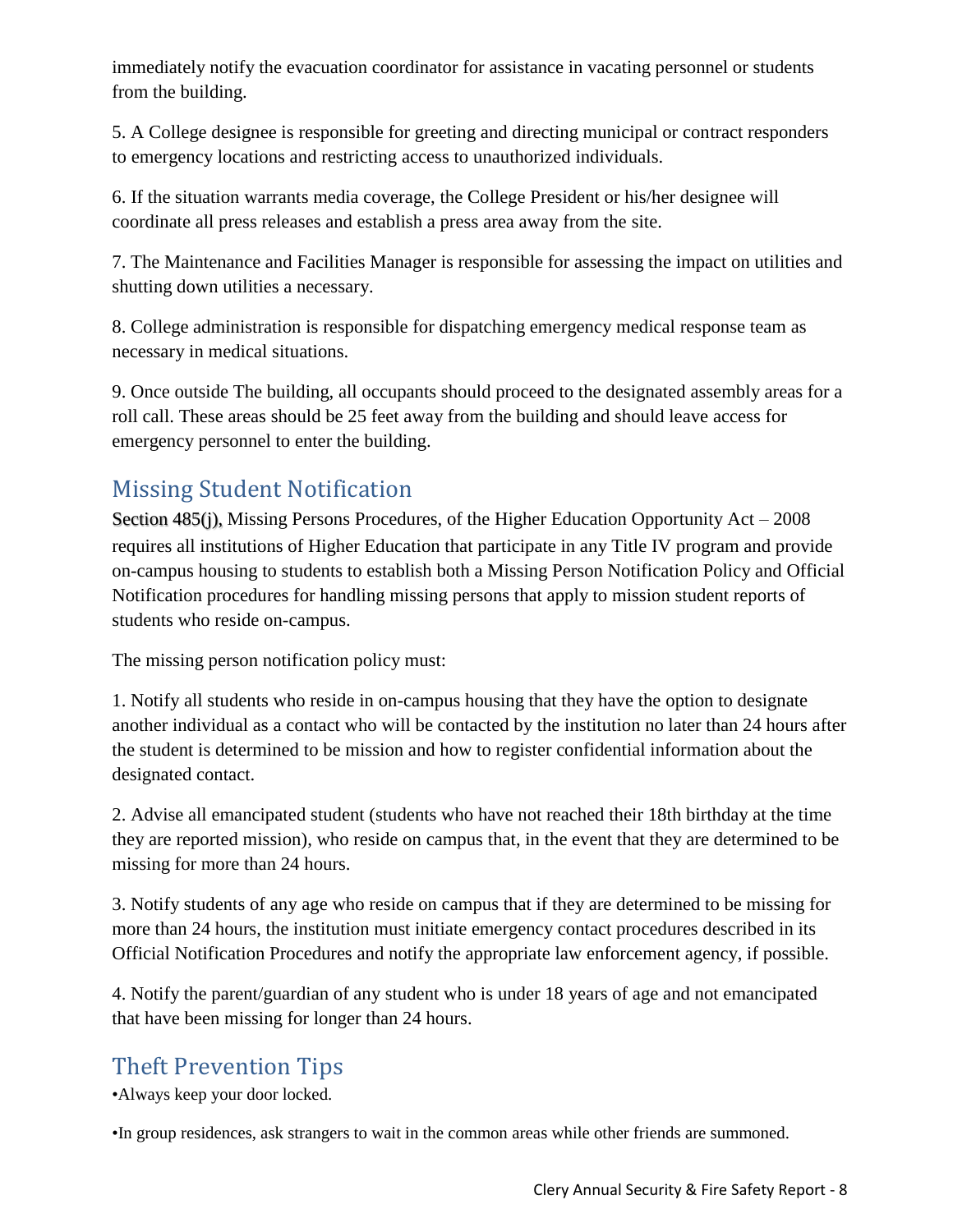• Lock your room door and windows when you leave (even if only for a minute) and take your keys with you.

•When moving in or out of the building, keep your room locked when you are out. Do not leave your car unlocked.

- •Do not leave coats, books, or other valuable items in common areas.
- If you see or hear something suspicious, call the police immediately. Dial 911 or (501) 623-2272 ext. 310
- Never keep large sums of money, jewelry, or other valuables.

## <span id="page-9-0"></span>Crime Prevention Tips For Your Personal Safety

Champion Christian College wishes you a safe and enjoyable experience while on campus. The following is a review of programs, services, staff, facilities, and policies made available to promote a safe and secure environment in the Champion community. Safety is the primary responsibility of each community member. In order to promote a safe environment, it is important that students and staff lock their doors, not prop open doors, walk at night in well-lighted areas

•After dark, avoid unlighted, vacant or deserted areas. If you are being followed or see suspicious activity, move to a lighted building or area and attract the attention of other people. Dial 911 or use a blue light or elevator emergency phone to contact the Hot Springs Police Department.

- Avoid walking alone after dark. Walk with a friend or in a group.
- Avoid jogging alone day or night.
- •Never hitch a ride from a stranger.
- Be aware of your surroundings.
- Consider carrying a noise-making device (such as a whistle) with you.
- •Always have your keys in your hand and ready for use when you approach a locked door or vehicle.
- •Look around your vehicle and in the back seat before getting in.

• Drive on well-traveled streets; keep your doors locked. Make it a habit to lock your doors as soon as you get into your vehicle.

• If your vehicle breaks down, stay inside and open your window only slightly. If someone stops to help, stay inside and speak to them through the window – ask them to call for help.

#### <span id="page-9-1"></span>Obscene and Annoying Telephone Calls

•Hang up as soon as you realize the nature of the call.

• Use caller ID, your answering machine or voice mail to screen calls. Also, use an answering machine or voice mail to record an obscene or annoying caller for possible evidence.

• If you receive repeated calls, keep a log of the time and contents of the call(s). Listen for background noise that might help identify the location from which the call was initiated.

Clery Annual Security & Fire Safety Report - 9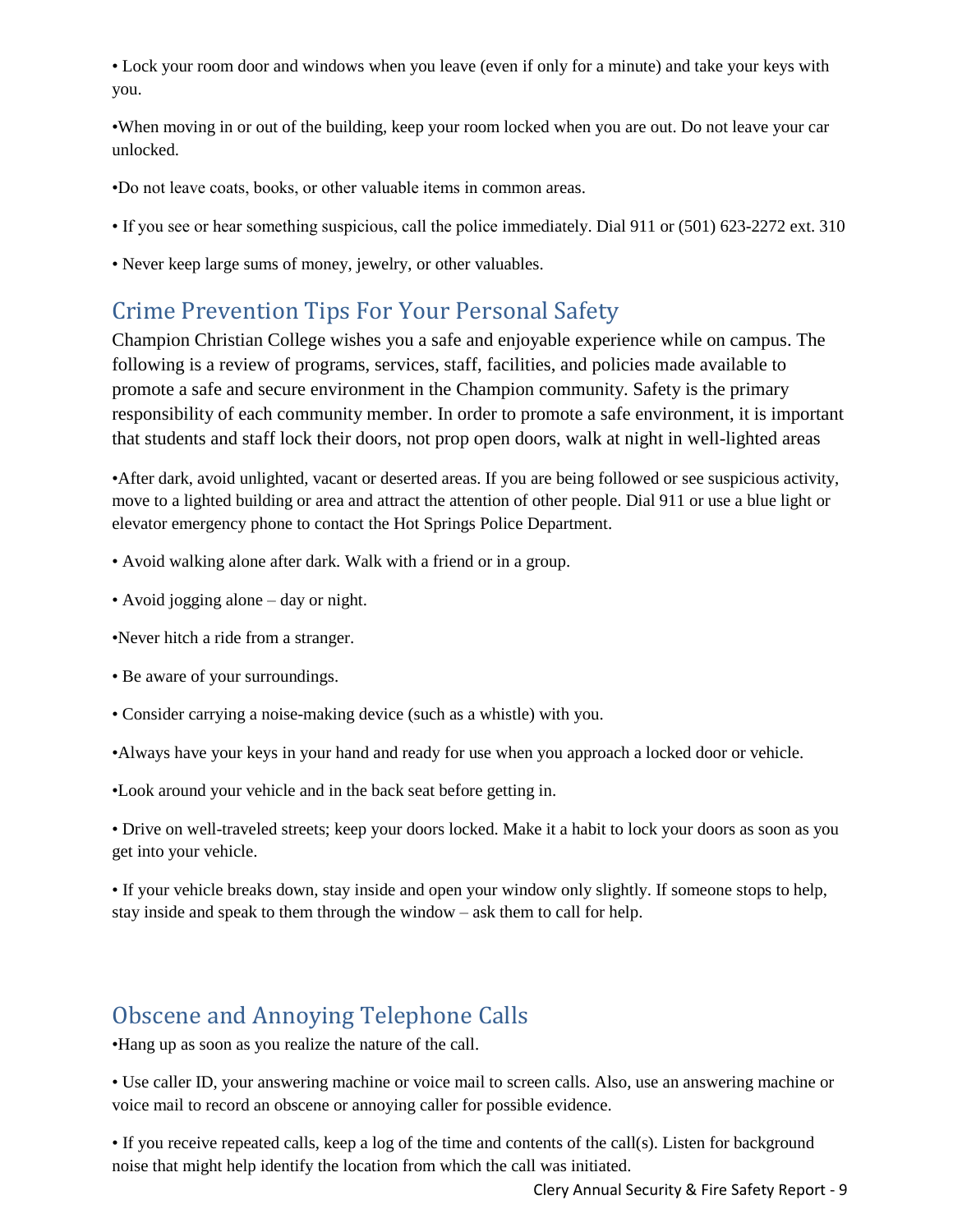• Call the Hot Springs Police Department for more assistance.

## <span id="page-10-0"></span>What to Do In the Event You Are Assaulted

• Although your personal safety is maximized when you take precautions, you may still someday be the victim of a crime. Your reaction can affect whether or not you are physically harmed. You should think NOW about how you might react under a variety of circumstances. Are you prepared to scream and yell? Are you prepared to use physical force to resist?

• If you are faced with an armed criminal, cooperating with his or her demands may minimize the risk of injury. Avoid sudden movements and do what he or she demands.

• If you believe your life is in danger, use any defense you can think of (screaming, kicking, biting, and running). Your objective should be to get away.

#### **If you have been the victim of a sexual assault or rape, CALL THE HOT SPRINGS POLICE DEPARTMENT IMMEDIATELY.**

#### <span id="page-10-1"></span>Fire Protection Equipment/Systems

The majority of college buildings are equipped with automatic fire detection and alarm systems that are constantly monitored by staff at Trinity Security Systems.

# <span id="page-10-2"></span>College Statement on Alcohol and Drugs

The college is committed to the maintenance of a drug and alcohol free work place and the encouragement of a standard of conduct for employees and students that discourages the unlawful possession, use or distribution of controlled substances and alcohol on its property or as a part of any of its activities. Therefore, the unauthorized or unlawful possession, use, manufacture, or distribution of controlled substances or alcohol on property of Champion Christian College or as a part of any of the college's activities is expressly prohibited and parties must abide by all local, state, and federal laws. Off-campus activities sponsored by recognized student organizations must abide by all local, state, and federal laws. Champion implements instruction that educates incoming freshman drug and alcohol abuse prevention within a freshman seminar course.

# <span id="page-10-3"></span>Campus Sex Crimes Prevention Act

The "Campus Sex Crimes Prevention Act" (amends 42 United States Code 14071), requires institutions of higher education to issue a statement advising the campus community where law enforcement agency information provided by a State concerning registered sex offenders may be obtained. It also requires sex offenders already required to register in a State to provide notice, as required under State law, of each institution of higher education in the State at which the person is employed, carries on a vocation, volunteer's services or is a student. Information that is relevant and necessary to protect the public and to counteract the danger created by a particular offender will be released by Hot Springs Police Department to persons deemed appropriate by the Chief of the Hot Springs Police Department. This information will be available at the Hot Springs Police Department. Individuals wishing to learn additional information about registered sex offenders may go to the Arkansas Crime Information Center Sex Offender Registry web site at www.acic.org.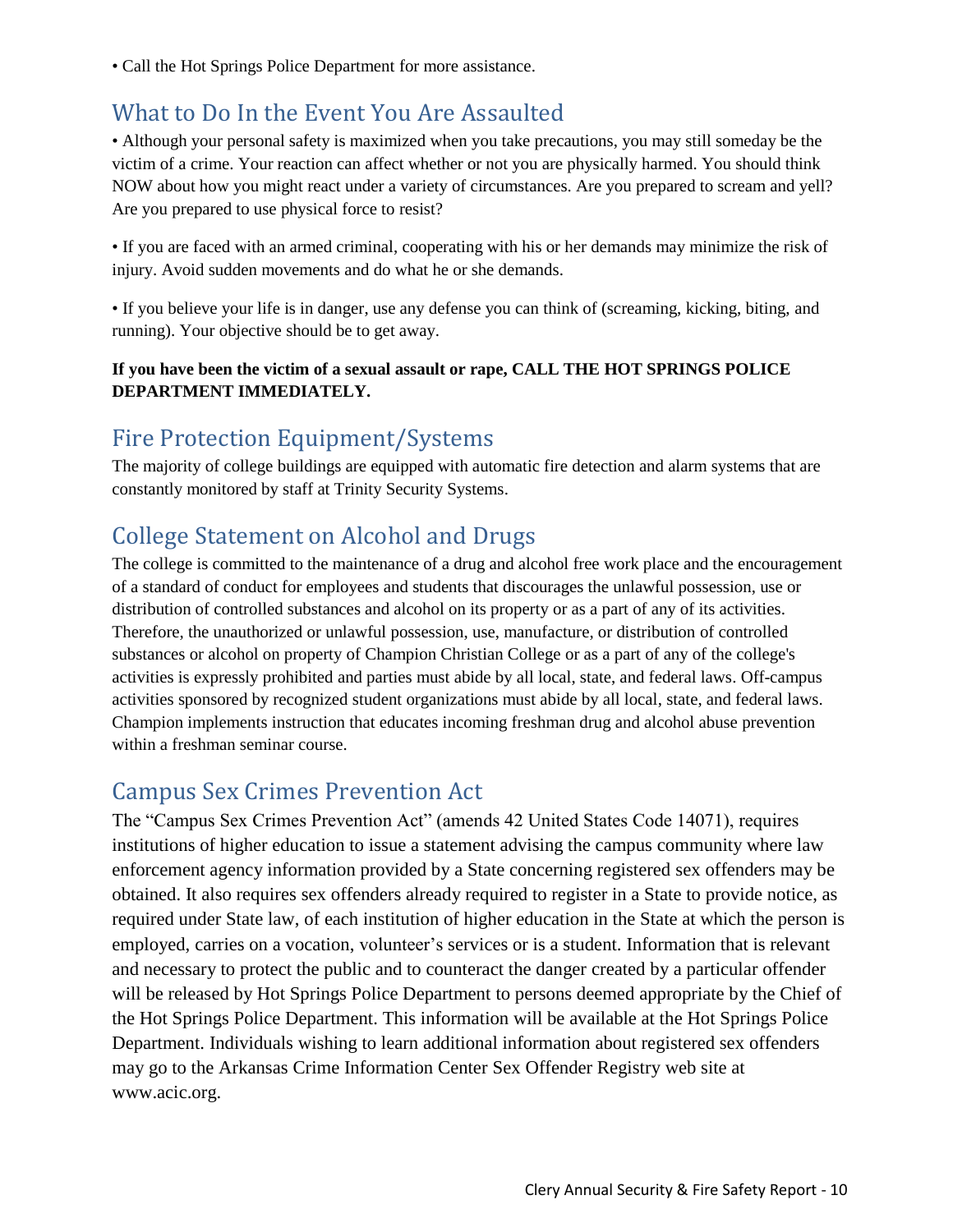# <span id="page-11-0"></span>Disciplinary Action

Students committing sex offenses, whether on or off campus, are subject to Champion disciplinary action as well as criminal action. The accused student and victim shall be notified in writing of a hearing. The hearing may be conducted by the President, as determined by the College. Both accusers and accused have the same opportunities to have others (advisor, attorney, witness) present during disciplinary proceedings. Disciplinary sanctions are commensurate with severity of the offense. Sanctions range from disciplinary warning to expulsion (permanent removal) from Champion. Other possible sanctions include (but are not limited to) probation, ban from campus or from specific campus facilities, suspension, loss of privileges, denial of participation in activities, counseling, education projects, and/or community service. Faculty and staff members committing sex offenses are subject to appropriate disciplinary measures, up to and including termination.

# <span id="page-11-1"></span>APPENDIX Clery Act Definitions of Reportable Crimes per the Uniform Crime Reporting Handbook

**Aggravated Assault**: An unlawful attack by one person upon another for the purpose of inflicting severe or aggravated bodily injury. This type of assault usually is accompanied by the use of a weapon or by means likely to produce death or great bodily harm. It is not necessary that injury result from an aggravated assault when a gun, knife, or other weapon is used which could or probably would result in a serious potential injury if the crime were successfully completed.

**Arson**: Any willful or malicious burning or attempt to burn, with or without intend to defraud, a dwelling, house, public building, motor vehicle or aircraft, personal property, etc.

**Burglary**: The unlawful entry of a structure to commit a felony or a theft. For reporting purposes, this definition includes: unlawful entry with intent to commit a larceny or a felony; breaking and entering with intent to commit a larceny; housebreaking; safecracking; and all attempts to commit any of the aforementioned.

**Motor Vehicle Theft**: The theft or attempted theft of a motor vehicle. (Classify as motor vehicle theft all cases where automobiles are taken by persons not having lawful access even though the vehicles are later abandoned, including joy riding.) Murder and Non-negligent Manslaughter: The willful (non-negligent) killing of one human being by another.

**Manslaughter by Negligence**: The killing of another person through gross negligence.

**Robbery:** The taking or attempting to take anything of value from the care, custody, or control of a person or persons by force or threat of force, violence, and/or causing the victim fear.

**Larceny**: The unlawful taking, carrying, leading, or riding away of property from the possession or constructive possession of another.

**Vandalism**: To willfully or maliciously destroy, injure, disfigure, or deface any public or private property, real or personal, without the consent of the owner or person having custody or control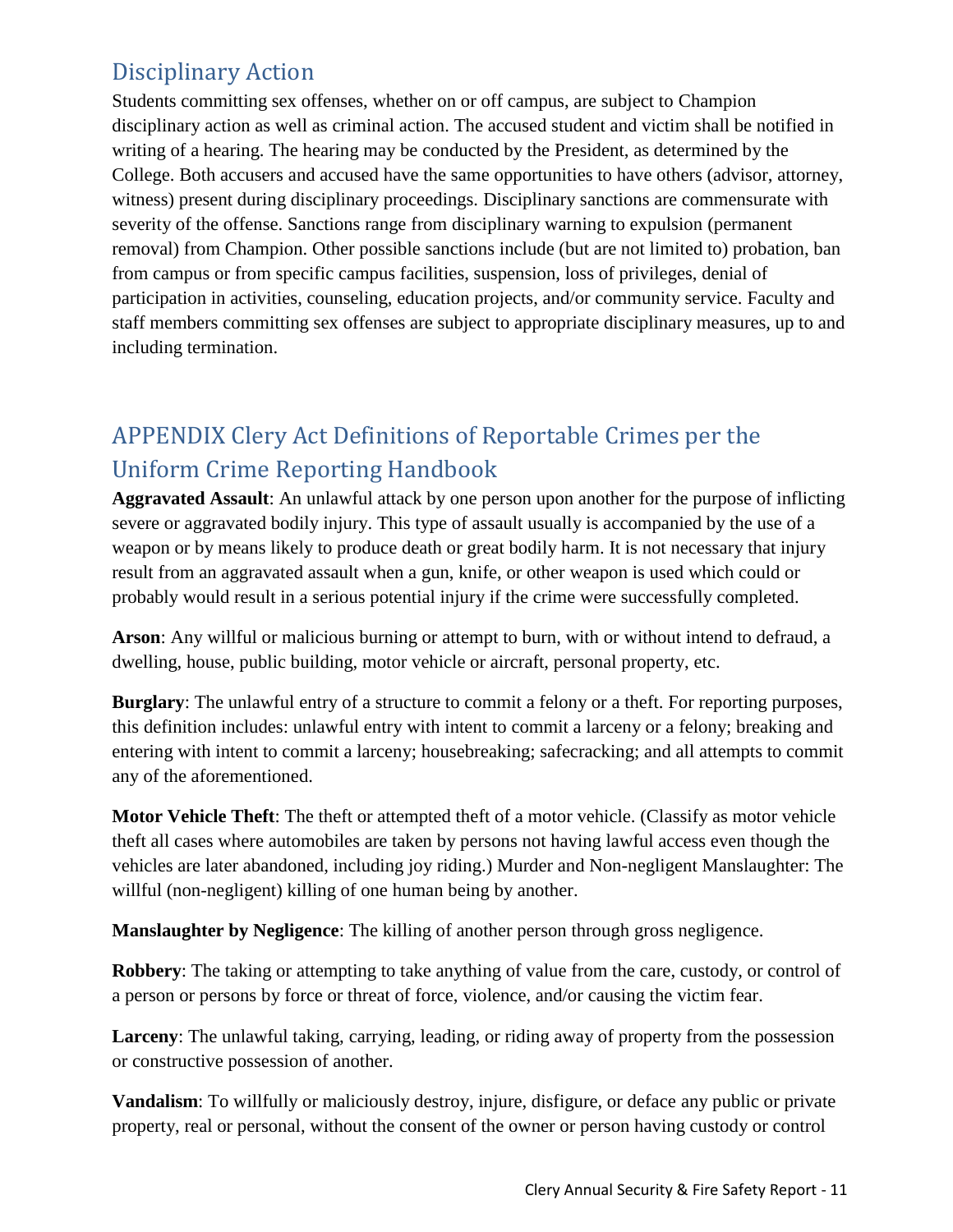by cutting, tearing, breaking, marking, painting, drawing, covering with filth, or any other such means as may be specified by local law.

**Weapon Law Violations**: The violation of laws or ordinances dealing with weapon offenses, regulatory in nature, such as: manufacture, sale, or possession of deadly weapons; carrying deadly weapons, concealed or openly; furnishing deadly weapons to minors; aliens possessing deadly weapons; all attempts to commit any of the aforementioned.

**Drug Abuse Violations**: Violations of state and local laws relating to the unlawful possession, sale, use, growing, manufacturing, and making of narcotic drugs. The relevant substances include: opium or cocaine and their derivatives (morphine, heroin, codeine); marijuana; synthetic narcotics (Demerol, methadone); and dangerous non-narcotic drugs (barbiturates, Benzedrine).

**Liquor Law Violations**: The violation of laws or ordinances prohibitions: the manufacture, sale, transporting, furnishing, possessing of intoxication liquor; maintaining unlawful drinking places; bootlegging; operating a still; furnishing liquor to a minor or intemperate person; using a vehicle for illegal transportation of liquor; drinking on a train or public conveyance; all attempts to commit any of the aforementioned. (Drunkenness and driving under the influence are not included in this definition.) Driving While Intoxicated: A person who drives a motorized vehicle while influenced or affected by the ingestion of alcohol, a controlled substance, or any intoxicant, commits the offense of driving while intoxicated.

**Public Intoxication:** A person commits the offense of "Public Intoxication" if (1) he appears in a public place manifestly under the influence of alcohol or a controlled substance to the degree that he is likely to endanger himself, other persons or property, or that he unreasonably annoys persons in his vicinity; or (2) he consumes an alcoholic beverage in a public place.

**Sex Offenses – Non-Forcible**: Unlawful, non-forcible sexual intercourse that includes incest and statutory rape. Incest – non-forcible sexual intercourse between persons who are related to each other within the degrees wherein marriage is prohibited by law.

**Statutory Rape** – Non-forcible sexual intercourse with a person who is under the statutory age of consent.

**Sex Offenses** – Forcible: Any sexual act directed against another person, forcibly and/or against that person's will; or not forcibly or against the person's will where the victim is incapable of giving consent.

**Forcible Rape** – Carnal knowledge of a person, forcibly and/or against the person's will; or not forcibly or against the person's will where the victim is incapable of giving consent because of his/her temporary or permanent mental or physical incapacity (or because of his/her youth).

**Forcible Sodomy** – oral or any sexual intercourse with another person, forcibly and/or against that person's will; or not forcibly against the person's will where the victim is incapable of giving consent because of his/her youth or because of his/her temporary or permanent mental of physical incapacity.

**Sexual Assault with an Object** – The use of an object or instrument to unlawfully penetrate, however slightly, the genital or anal opening of the body of another person, forcibly and/or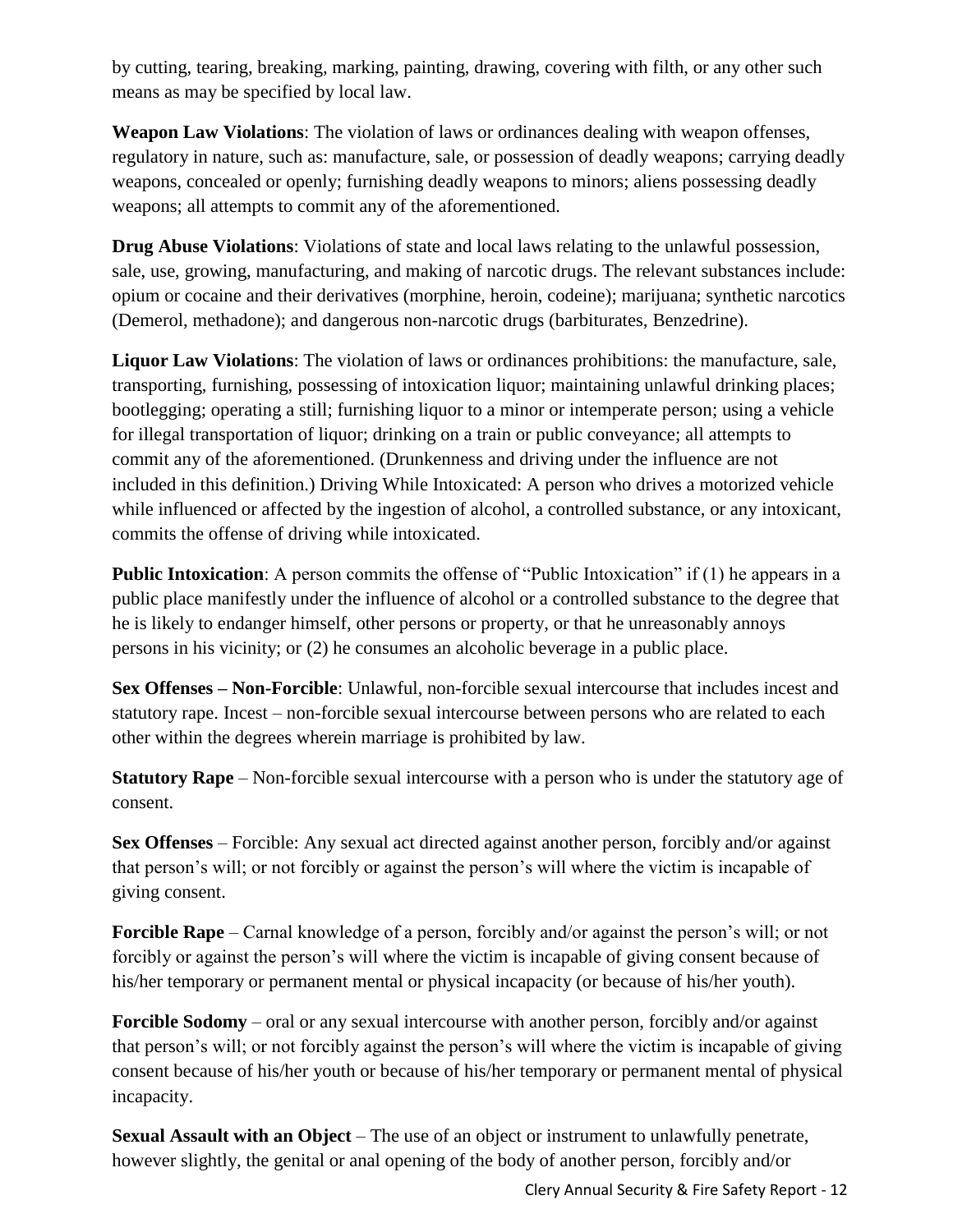against that person's will; or not forcibly or against the person's will where the victim is incapable of giving consent because of his/her youth or because of his/her temporary or permanent mental or physical incapacity.

**Forcible Fondling** – The touching of the private body parts of another person for the purpose of sexual gratification, forcible and/or against that person's will; or, not forcibly or against the person's will where the victim is incapable of giving consent because of his/her youth or because of his/her temporary or permanent mental or physical incapacity.

**Hate Crime**: Criminal offense committed against a person or property which is motivated, in whole or in part, by the offender's bias(a preformed negative opinion or attitude) against a race, gender, religion, disability, sexual orientation, or ethnicity/national origin.

**Race** – A preformed negative attitude toward a group of persons who possess common physical characteristics (e.g., color of skin, eyes, and/or hair; facial features, etc.) genetically transmitted by descent and heredity which distinguish them as distinct division of humankind (e.g., Asians, Blacks, White.)

**Gender** – A preformed negative opinion or attitude toward a group of persons because those persons are male or female. Gender bias is also a Clery Act-specific term, not found in the FBI's Hate Crime Data Collection Guidelines.

**Religion** – A preformed negative opinion or attitude toward a group of persons who share the same religious beliefs regarding the origin and purpose of the universe and the existence or nonexistence of a supreme being (e.g., Catholics, Jews, Protestants, atheist).

**Sexual orientation** – A preformed negative opinion or attitude toward a group of persons based on their sexual attraction toward, and responsiveness to, members of their own sex or members of the opposite sex (e.g., gays, lesbians, heterosexuals).

**Ethnicity/national origin** – A preformed negative opinion or attitude toward a group of persons of the same race or national origin who share common or similar traits, languages, customs and traditions (e.g., Arabs, Hispanics.)

**Disability** - A negative opinion or attitude toward a group of persons based on their physical or mental impairment/challenges whether such disability is temporary or permanent, congenital or acquired by heredity, accident, injury, advanced age or illness.

# Geography Definitions from the Clery Act

#### **On-Campus-Defined as**:

1. Any building or property owned or controlled by an institution within the same reasonably contiguous geographic area and used by the institution in direct support of or in a manner related to the institution's educational purposes, including residence halls; and

2. Any building or property that is within or reasonably contiguous to the area identified in paragraph (1), that is owned by the institution but controlled by another person, is frequently used by students and supports institutional purposes (such as a food or retail vendor).